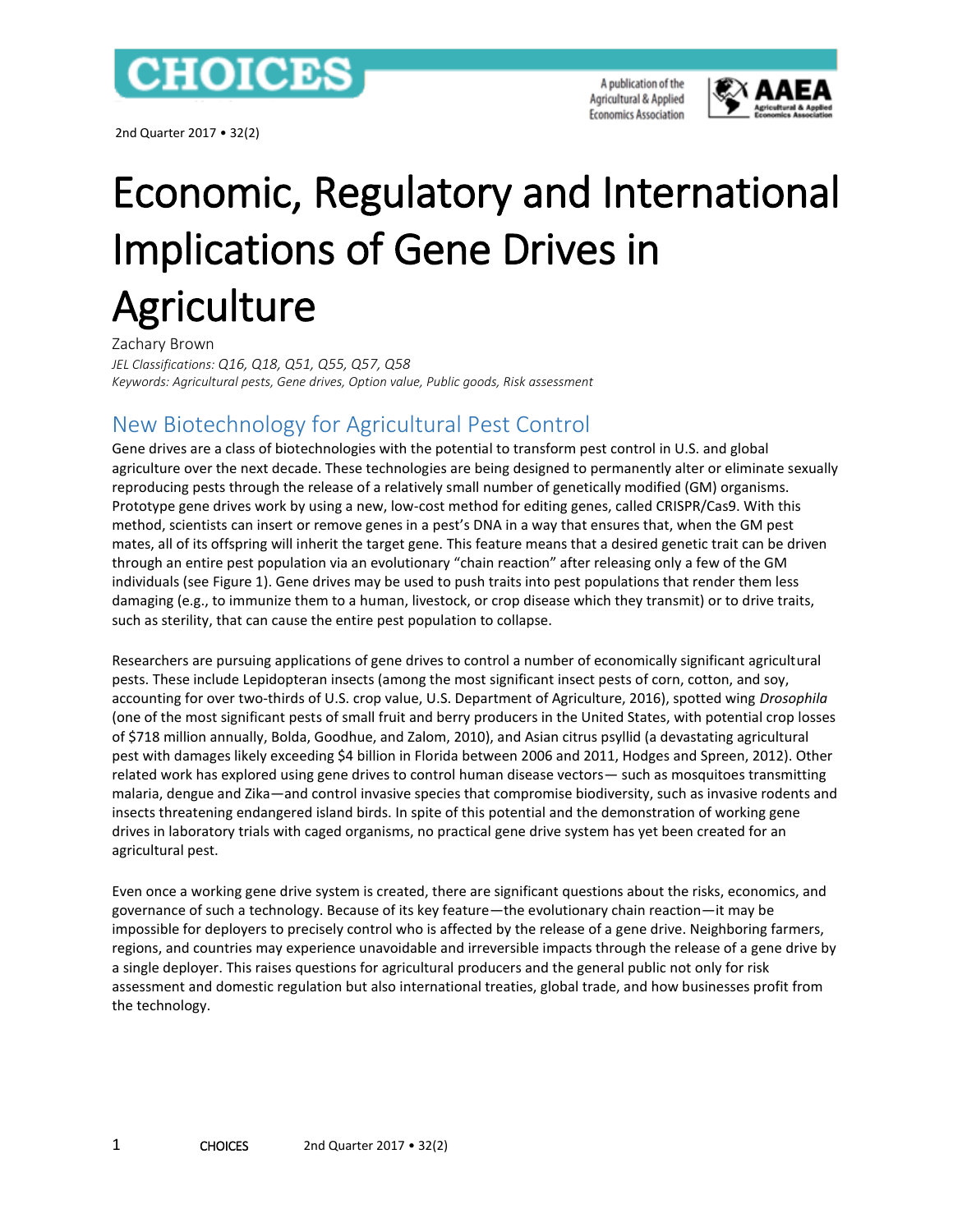

*organisms mating with dd-type organisms produce dD-type organisms. But with gene drives, a DD-type with a gene drive will always generate DD-type offspring (also with gene drives), regardless of the mate's type. This feature means that the D mutation the population can be entirely converted to DD-types by releasing only a small number of individuals initially. Adapted from NASEM (2016a, Fig. 1-2).*

# Can Private Industry Develop Gene Drives?

The key attraction of gene drives is the possibility of permanently eliminating pest populations over wide areas. However, this source of attraction also poses challenges for commercialization: Area-wide pest control would benefit all parties in the area damaged by the pest, whether or not they paid for deployment costs. From an economist's perspective, this means that gene drives have some attributes of a *public good*: Parties cannot be excluded from their benefits, and one party's benefits do not come at the cost of another's. Without institutions to incentivize cooperation, the private sector tends to underinvest in public goods because individual firms find it difficult to capture profits from the non-excludable benefits that public goods generate. With gene drives, the logic of public goods suggests the bulk of R&D in the technology will remain in the public sector. For the most part, this has been the case with prior approaches to area-wide pest control techniques, including the "sterile insect technique" (SIT) and classical biocontrol. SIT consists of sterilizing pests (via genetic modification or irradiation) and releasing them in large numbers to drive down the overall pest population. It differs from gene drive approaches in that population suppression via SIT may be reversed if continual releases of sterilized insects are not maintained. Gene drives, in contrast, may irreversibly alter or eliminate pest populations. This irreversible, invasive potential of gene drives is shared by classical biocontrol, which involves the intentional, permanent establishment of predators or parasites of a target pest (e.g., by finding and transplanting a predator from the pest's native habitat). The impacts of biocontrol tend to be bimodal: They either yield dramatic impacts (for better or worse) or practically none at all, precisely because of their invasive potential.

As with SIT and biocontrol, gene drive releases would likely involve concentrated capital and operational costs and offer the possibility of diffuse, area-wide (or region-wide) benefits. This economic structure of gene drive development makes it more likely that deployments will come from the public rather than the private sector, as has been the case with SIT and biocontrol. The most enduring SIT success story—the elimination of the New World screwworm, a major pest of livestock, from North and Central America—involved substantial investment by the USDA in coordination with the governments of Mexico and Central American countries. Project expenses included constructing facilities for rearing and sterilizing screwworm and operational costs for running the facilities and for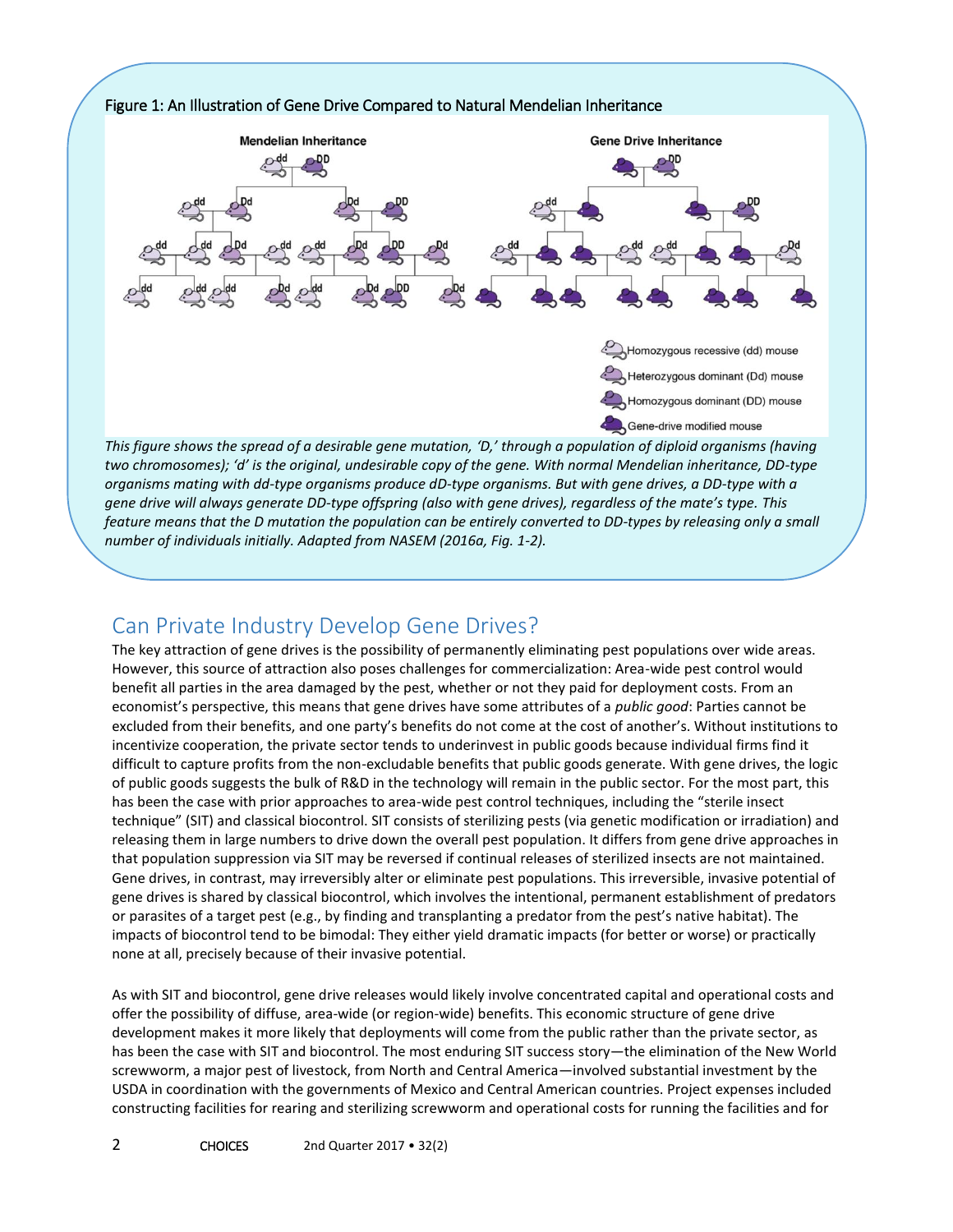aerial deployments of the sterilized screwworm over wide regions. The benefits, estimated to be on the order of \$800 million annually in reduced damages to U.S. agriculture, have easily exceeded these costs (Vargas-Terán, Hofmann, and Tweddle, 2005; Concha et al., 2006). It is difficult to imagine, given the large-scale centralized operation of this program, how private R&D investment would have been able to substitute for government investment in this case.

Cooperative efforts by farmers' groups can also generate substantial investment in areawide pest control. The Pink Bollworm Eradication program provides an important example. This successful program involved a \$121 million investment in private control efforts and areawide pest monitoring and pheromone applications from cotton growers in the southwestern U.S. and northern Mexico over five years. USDA complemented this private investment with an additional \$35.3 million SIT program over the same period (APHIS, 2009).

To date, research on gene drives appears to exhibit similar public goods attributes. Most major advances in gene drive research have been made by researchers at universities, not by private firms. Researchers at Berkeley and the Massachusetts Institute of Technology possess the key patents for the CRISPR/Cas9 gene editing method (with an ongoing dispute over their competing claims; Cohen, 2017). And Oxitec, the biggest and most well-known firm using genetic engineering to control insect pests and disease vectors, has publicly stated its intention to not yet commercialize gene drives (Oxitec, 2016).

Oxitec's decision not commercialize gene drives also likely relates to uncertainty about the risks and regulation of the technology, discussed below. As with their potential benefits, the risks of gene drives are also likely nonexcludable. This creates the possibility of another, related economic phenomenon arising from the technology: negative externalities. These arise when the decision of one party (e.g., an individual grower or firm) collaterally damages another party (e.g., another grower or nearby resident), such that those damages are not accounted for in the decision of the first agent. In the case of gene drives, the deployers of the technology may not fully internalize possibly irreversible risks to public health or the environment in releasing the GM insects. These external risks may affect parties at multiple scales (e.g., other growers in an area where a gene drive has been released or countries sharing a border with a country whose government has approved a gene drive for wide-scale release).

Both the phenomena of public goods and negative externalities require some form of corrective action to achieve economic efficiency. For public goods, the most common instrument for correcting under-provision is taxation to fund public investment (e.g., the use of tax dollars to fund the USDA's SIT screwworm suppression program). For negative externalities, corrective instruments vary depending on the nature of the external damages and the affected parties. As a hypothetical example, organic growers in a local area might lose their organic certification if invaded with GM gene drive insect pests that a large, neighboring non-organic grower plans to release. One corrective action would be for the organic growers to pay the non-organic grower up to the amount of damages they expect from the GM pest. This payment would constitute an opportunity cost to the non-organic grower of releasing the gene drive insects. Alternatively, if the non-organic grower were legally liable for damages to organic growers from the release, then this would be factored into the decision whether to release the gene drive. Either arrangement could yield economic efficiency, a concept in economics known as the Coase Theorem (after University of Chicago economist and Nobel Prize winner Ronald Coase). In reality, the ability of private agents to coordinate economically efficient outcomes is often much more complicated. At a local level, agricultural areas with strong growers' associations may be more likely to resolve local public goods and externality issues related to area-wide pest control, including deployment of gene drives.

## Risk Assessment and Regulation in the Presence of Irreversible Impacts

As with GM crops, the economics of gene drives relate closely to how they will be regulated and to the nature of the risks they pose. In the United States, some form of environmental or risk analysis of gene drives will be required for regulatory approval. The National Environmental Policy Act (NEPA) requires federal government actions to be reviewed for their environmental impacts. NEPA requires two levels of analysis: an environmental assessment (EA) and an environmental impact statement (EIS). An EIS is more extensive, time-consuming, and costly than an EA. The former is triggered by an EA, unless there is a "finding of no significant impact."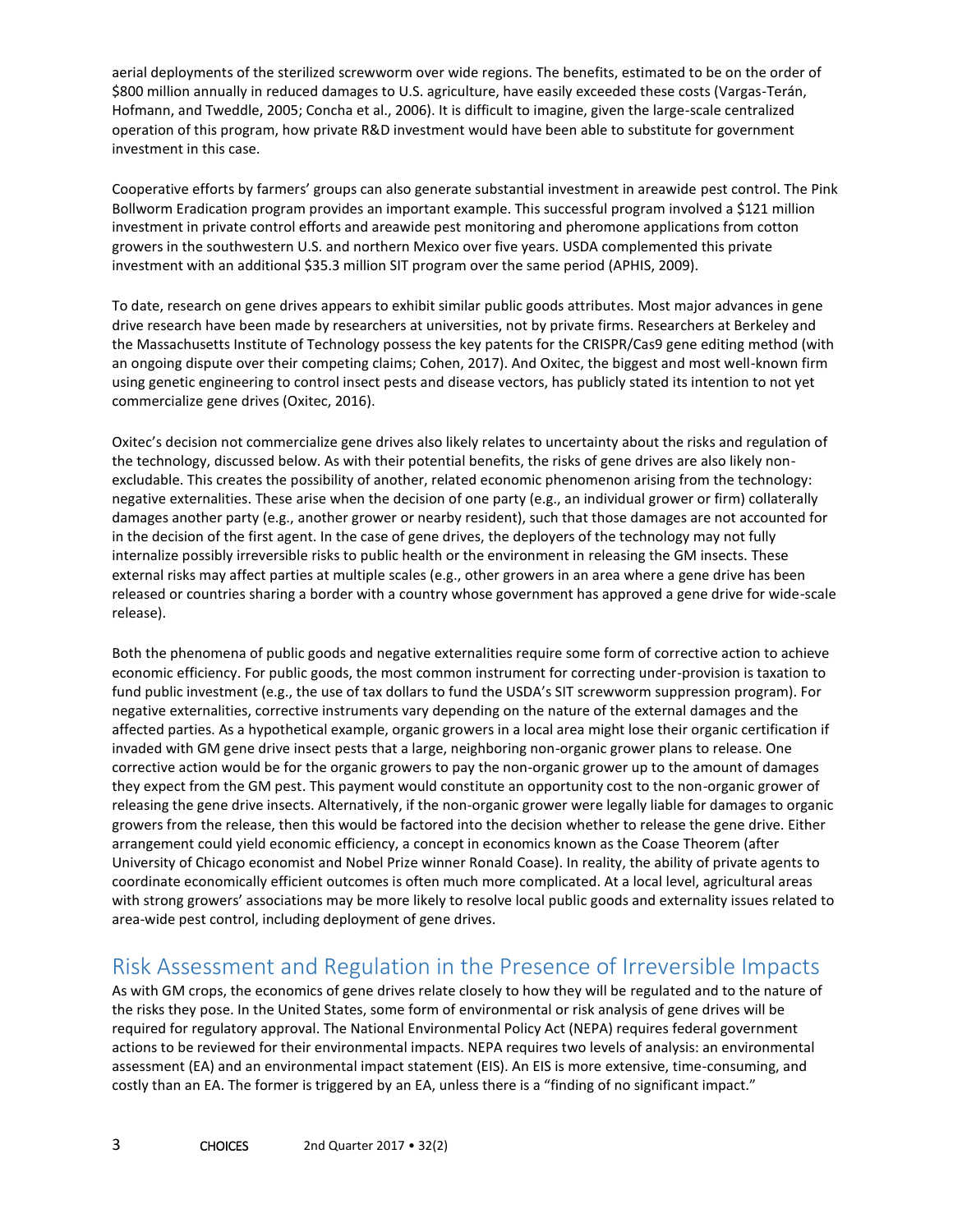Whether an EA or an EIS (or some other form of environmental evaluation) will be required for gene drives will depend on the U.S. regulatory authority responsible for the specific application. In the U.S. federal government, biotechnology governance is managed under the Coordinated Framework for the Regulation of Biotechnology, which distributes regulatory responsibility across existing, applicable laws and their implementing agencies: the USDA, the EPA, and the FDA. However, the unique properties of gene drives (especially including the CRISPR/Cas9 gene editing method) obfuscate which existing laws may apply to these technologies. Regulatory processes under the existing Coordinated Framework would therefore be determined on a case-by-case basis. In response to this regulatory uncertainty surrounding gene drives and other novel biotechnologies, the Coordinated Framework has been under review for possible revision since 2015. However, no public decisions have yet been made, and regulatory uncertainty persists.

Such regulatory uncertainty can increase private sector R&D costs. A 2016 report by the National Academies of Sciences, Engineering, and Medicine (NASEM) on GM crops reported estimates from industry that commercializing a new GM crop variety can directly cost at least \$15 million and delay commercialization by 5–10 years, due to time involved gathering data for submitting an application and awaiting a regulatory decision. The substantial fixed costs from regulation likely inhibit smaller, less capitalized firms from innovating in this space (NASEM, 2016b, Ch. 6).

These regulatory costs and delays may be justified insofar as the level scrutiny is commensurate with the overall risks to society. Another 2016 NASEM report, on gene drives, addresses the question of risk in relation to potential benefits. Among the possible risks of gene drives raised by the report are the creation of ecological niches that could be filled by problematic competitors of the suppressed pest as well as the possibility that the target pest evolves some form of resistance to all or part of the gene drive (NASEM, 2016a). While the report did not attempt to monetize the expected benefits or risks of the technology due to its nascent stage of development, the NASEM committee recommended the use of *ecological risk assessment* (ERA) for evaluating unintended consequences of gene drive releases, in combination with a *phased testing* of novel gene drives. Ecological risk assessment is an approach to identifying and probabilistically quantifying the *future* potential impacts of gene drive releases. Phased testing consists of moving from laboratory-based testing to "staged field release," followed by post-release surveillance. All of these phases are likely to generate scientific data for risk assessments.

ERA would go beyond the standard EA and EIS requirements of NEPA, due to ERA's explicit focus on probabilistic quantification of possible outcomes—good and bad—under different policy alternatives (e.g., regulatory approval or denial of a gene drive application). In the case of gene drives, one motivation using ERA is the possibility of irreversible risks, such as the permanent, global replacement of a pest with an even more problematic gene drive strain of the organism. ERA would be suitable for identifying such irreversible risks and quantifying their likelihood.

Quantifying irreversible risks associated with gene drives would also facilitate useful economic analysis of their benefits and costs. Irreversible risk cannot be analyzed with usual methods of benefit-cost analysis (BCA) because conventional BCA does not recognize the potential value of waiting to learn additional information about such risks. An alternative economic criterion for assessing irreversible risks is *option value*, which can coherently compare the future benefits and costs of releasing a new technology, accounting for its irreversible impacts. The basic idea of option value is to account for the value of waiting to learn more about the benefits and risks of the technology before making the irreversible decision to release it into the environment. A plain-language overview of option value compared to BCA can be found in a report on BCA guidelines published by the Organisation for Economic Cooperation and Development (Pearce, Arkinson, and Mourato, 2006, Ch. 10).

## Implications for Global Trade and International Treaties

The economic externalities and public goods issues implicated in gene drive deployments also extend to international relations. Table 1 shows a number of international treaties, standards, and agreements that may be used in the international governance of gene drives. It remains to be seen how these agreements will be applied to gene drives (or whether new international agreements might be required to specifically address the technology). Transboundary movement of GM organisms (GMOs) or so-called "Living Modified Organisms" (LMOs, a term used frequently in international law) has historically been managed through food safety and phytosanitary standards adopted by the World Trade Organization. The principal standard applied to GMOs is the Codex Alimentarius,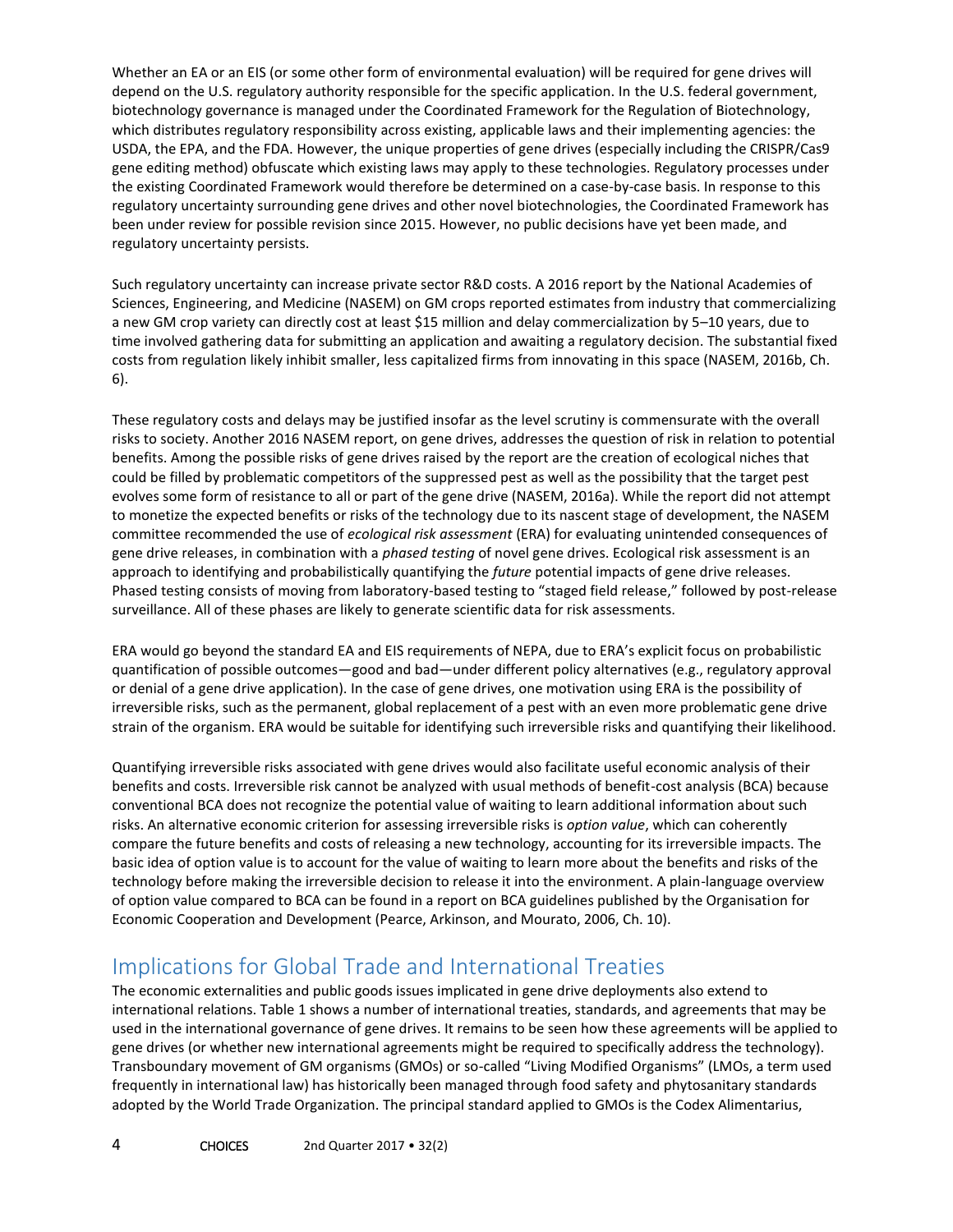developed by the Food and Agriculture Organization (FAO) and World Health Organization (WHO). These standards are used by the WTO to evaluate the legality of import bans on GM food. In the case of gene drives used for agricultural pest control, the Codex Alimentarius could be used to evaluate cases where transgenic residues from an engineered insect were found on food.

| WHO and FAO set standards that serve as legal<br>basis for trade disputes under the WTO<br>Establishes international food safety standards,<br>legal justification for import bans under WTO;<br>applied to trade in foods derived from GMOs<br>Establishes international phytosanitary<br>standards, legal justification for import bans<br>under WTO; applied to plant trade and<br>biocontrol<br>WHO recommendations for standards in testing |
|--------------------------------------------------------------------------------------------------------------------------------------------------------------------------------------------------------------------------------------------------------------------------------------------------------------------------------------------------------------------------------------------------------------------------------------------------|
|                                                                                                                                                                                                                                                                                                                                                                                                                                                  |
|                                                                                                                                                                                                                                                                                                                                                                                                                                                  |
|                                                                                                                                                                                                                                                                                                                                                                                                                                                  |
|                                                                                                                                                                                                                                                                                                                                                                                                                                                  |
|                                                                                                                                                                                                                                                                                                                                                                                                                                                  |
|                                                                                                                                                                                                                                                                                                                                                                                                                                                  |
|                                                                                                                                                                                                                                                                                                                                                                                                                                                  |
|                                                                                                                                                                                                                                                                                                                                                                                                                                                  |
|                                                                                                                                                                                                                                                                                                                                                                                                                                                  |
|                                                                                                                                                                                                                                                                                                                                                                                                                                                  |
| and regulating GM mosquitoes                                                                                                                                                                                                                                                                                                                                                                                                                     |
| UNEP houses the Secretariat for the Convention                                                                                                                                                                                                                                                                                                                                                                                                   |
| on Biological Diversity                                                                                                                                                                                                                                                                                                                                                                                                                          |
| General agreement on safe handling, transport                                                                                                                                                                                                                                                                                                                                                                                                    |
| and use of "living modified organisms" (LMOs)                                                                                                                                                                                                                                                                                                                                                                                                    |
| Mechanism for international exchange of risk                                                                                                                                                                                                                                                                                                                                                                                                     |
| assessments of LMOs                                                                                                                                                                                                                                                                                                                                                                                                                              |
| Specifies terms for liability and redress for                                                                                                                                                                                                                                                                                                                                                                                                    |
| transboundary movements of LMOs                                                                                                                                                                                                                                                                                                                                                                                                                  |
|                                                                                                                                                                                                                                                                                                                                                                                                                                                  |

#### Table 1: International Agreements Germane to Gene Drive Governance

However, in contrast to foods derived from GM crops, gene drives have special potential for direct transboundary movement and establishment. As noted above, the fact that gene drives are intended to spread makes them similar in some respects to classical biological control. International standards on biological control have historically been managed through the International Plant Protection Convention (IPPC) managed by the FAO. The IPPC in fact provides the phytosanitary standards used by the WTO to settle trade issues related to plant pathogen or pest introductions.

In addition to the WTO's standards, the Convention on Biological Diversity (CBD) also has implications for how gene drives are handled under international law. While the United States has not ratified the CBD, the fact that all major U.S. trading partners have ratified the CBD makes it relevant to consider for U.S. agriculture. The Cartagena Protocol within the CBD is most relevant for gene drive deployment. The Cartagena Protocol issues standards and maintains a repository for LMO risk assessments through the Biosafety Clearinghouse. The protocol also addresses how damages for transboundary spread of LMOs are to be compensated. Rules for assessing such damages are being negotiated by CBD member countries via the Nagoya–Kuala Lumpur Supplementary Protocol on Liability and Redress, which CBD member countries are in the process of ratifying. For gene drives, this would mean that deployers of gene drives in countries who are parties to this protocol (hence excluding deployers in the United States) would be effectively liable for damages to other parties under this protocol as international law. Ratifying governments would be able to seek compensation and mitigation of damages from a gene drive deployer as long as that deployer was located in a ratifying country.

From the perspective of economic efficiency, these agreements are important as a means of partially correcting international externalities associated with gene drive releases. Without liability, a deployer would not internalize the risks to other parties associated with their decision to release (unless those put at risk paid the deployer *not* to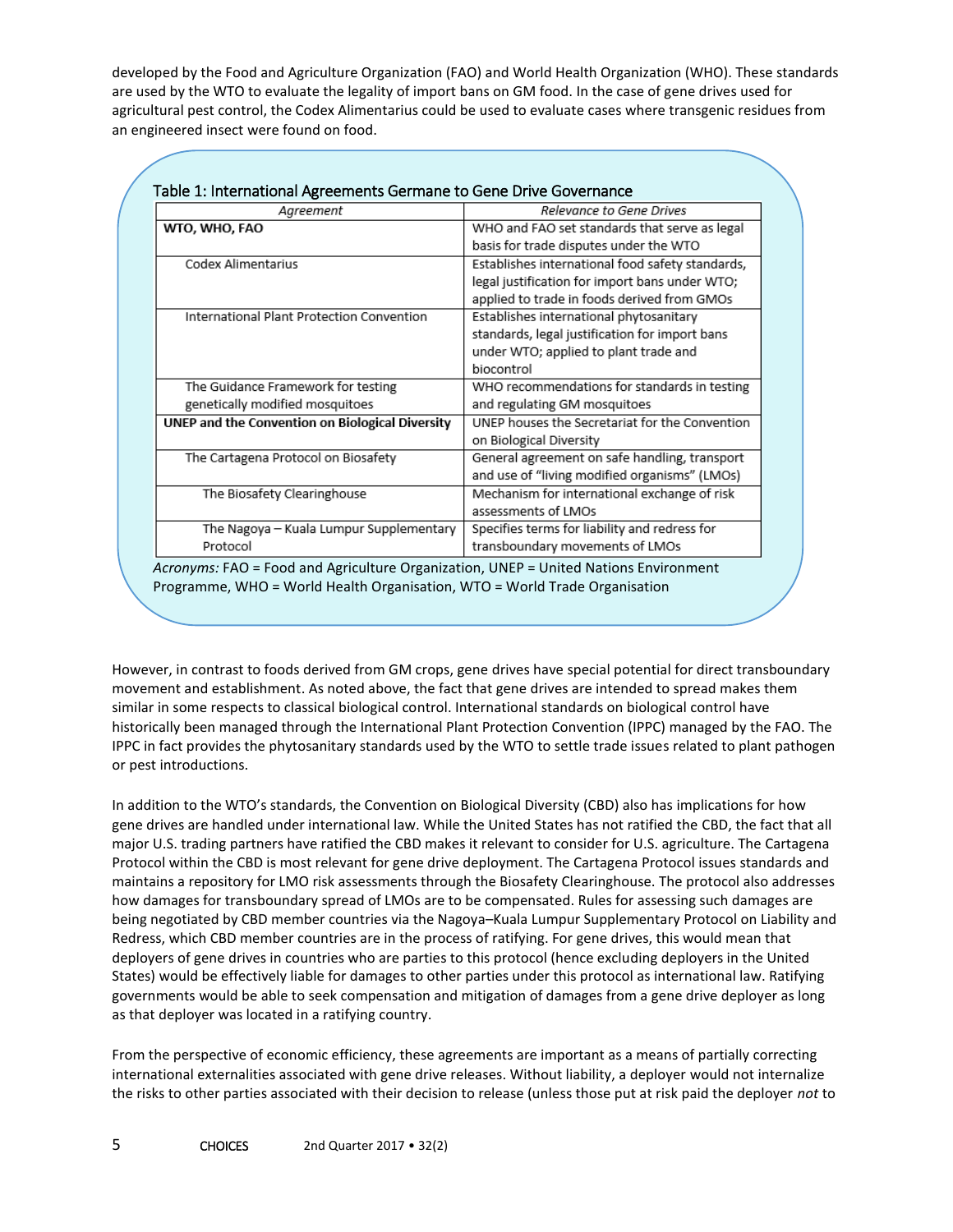deploy, in the vein of the Coase Theorem, discussed above). However, it deserves mentioning that the CBD only addresses risk liability associated with LMOs, not the public goods aspects discussed above. Efficient international instruments for correcting these externalities would also allow the deployer to capture some of the benefits to transboundary spread of the gene drive organism. Considering the example of successful international cooperation on the SIT screwworm program, such a mechanism could involve international public R&D investments in some gene drive systems (including integrated risk assessment components, as described above).

Many of these issues were discussed at a recent 2016 workshop hosted by the Genetic Engineering and Society (GES) Center and sponsored by the Organisation for Economic Cooperation and Development (OECD) with the North Carolina Biotechnology Center (GES, 2016). The focus of the workshop was on the precursors necessary for the international harmonization of regulations concerning GPM technologies, including gene drives. The two-day event involved participants from industry, NGOs, government, and academia. After presenting descriptions of biotechnology regulation across a number of countries (including the United States), participants engaged in a stakeholder mapping exercise with a number of hypothetical case studies of potential future deployments of gene drives. The exercises required participants to identify local and global stakeholders in different gene drive release scenarios. Once stakeholders had been identified for the scenario, they were categorized by the amount of power they had over the release decisions (e.g., authority under the law as well as financial resources) and how much interest or stake they had in the possible outcomes of the gene drive release. One of the conclusions of the workshop was that formal, effective stakeholder engagement processes will be necessary in the international governance of gene drives. This suggests that the when building gene drive governance into existing institutions, such as the WTO or the CBD, the extent and effectiveness of stakeholder engagement processes within those institutions should be considered.

### Conclusion

Gene drives are radically different approach to the control of animal pests, invasive species, and disease vectors. A number of scientific, economic, and social questions are pertinent when considering whether to and how to adopt such an approach. Scientific questions include the technical feasibility of gene drives in terms of achieving their design objective, how the permanent removal or alteration of entire species will affect the broader ecosystems to which they belong, and the feasibility of reversing alterations to ecosystems in the event of adverse ecological consequences. Economic questions are how to weigh these uncertain benefits and risks, accounting for the possibility that gene drive deployment may be irreversible. The central social questions concern the relative value we place on pest and disease reduction benefits (economic or otherwise) and the possible adverse environmental consequences of gene drives. In addition, because gene drives are intended to spread, their impacts cannot be relegated to any one area, group of stakeholders, or country. This non-excludability of gene drive impacts provides a rationale, at a local and regional scale, for public support of applied gene drive research and ecological risk assessment, and for a strong role to be played by agricultural cooperatives and growers' associations in supporting and monitoring gene drive deployments. At the international level, the non-excludability of impacts raises the possibility of international disputes over unilateral gene drive deployments, creating a need for effective international institutions for settling these disputes and internalizing the global consequences of countries' domestic biosafety regulations.

## For More Information

Animal and Plant Health Inspection Service (APHIS). 2009. "Pink Bollworm Eradication Current Status." Accessed on May 2, 2017. Available online:

[https://www.aphis.usda.gov/plant\\_health/plant\\_pest\\_info/cotton\\_pests/downloads/PBW\\_prog\\_update2009.](https://www.aphis.usda.gov/plant_health/plant_pest_info/cotton_pests/downloads/PBW_prog_update2009.pdf) [pdf](https://www.aphis.usda.gov/plant_health/plant_pest_info/cotton_pests/downloads/PBW_prog_update2009.pdf)

Bolda, M. P., R. E. Goodhue, and F. G. Zalom. 2010. "Spotted Wing Drosophila: Potential Economic Impact of a Newly Established Pest." *Agricultural and Resource Economics Update* 13(3):5–8. Available online: [http://giannini.ucop.edu/media/are-update/files/articles/v13n3\\_2.pdf](http://giannini.ucop.edu/media/are-update/files/articles/v13n3_2.pdf)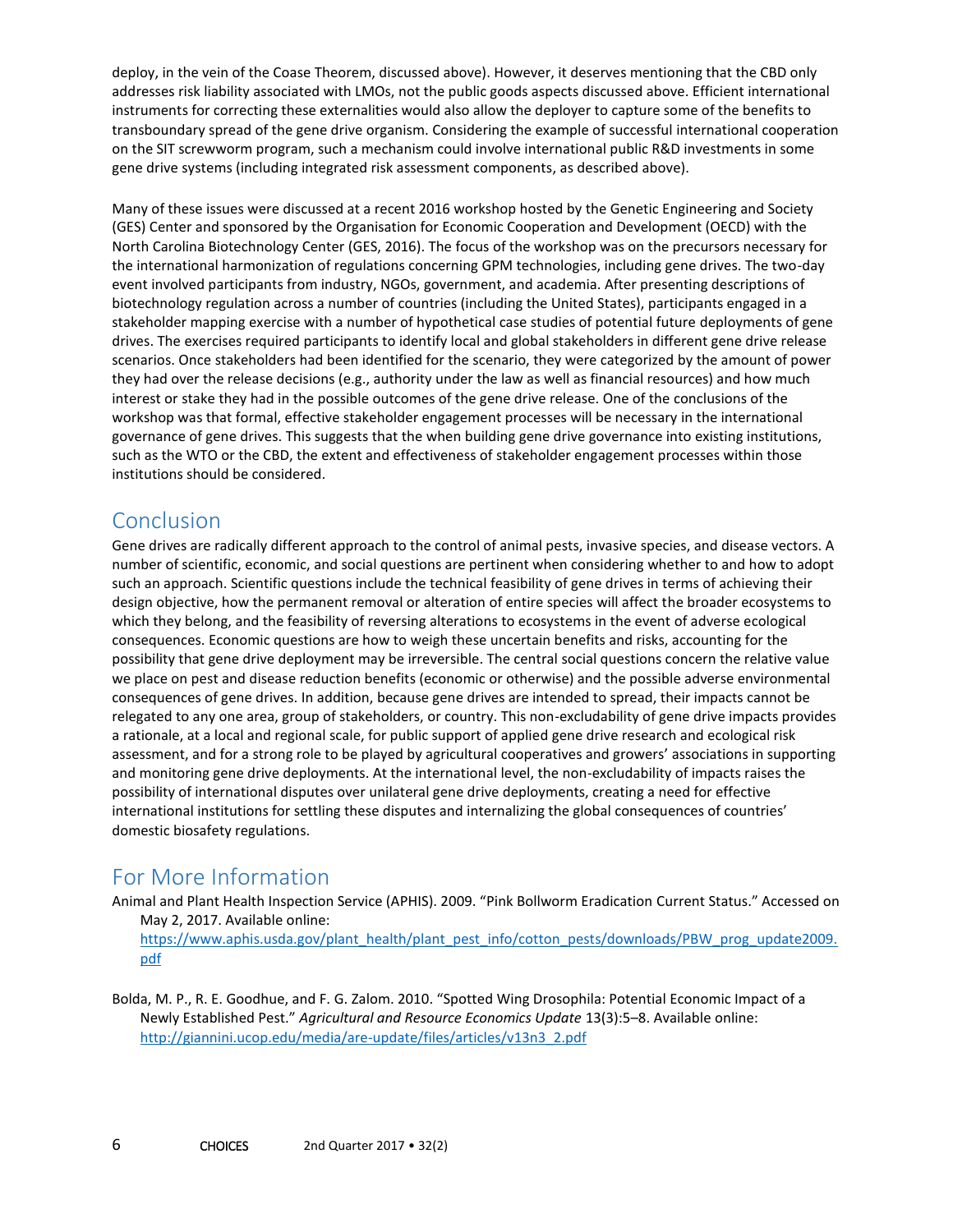- Cohen, J. 2017. "Round one of CRISPR patent legal battle goes to the Broad Institute." *Science Magazine News.*  Published 2/15/2017. American Association for the Advancement of Science (AAAS). Available online: <http://www.sciencemag.org/news/2017/02/round-one-crispr-patent-legal-battle-goes-broad-institute>
- Concha, C., A. Palavesam, F. D. Guerrero, A. Sagel, F. Li, J. A. Osborne, Y. Hernandez, T. Pardo, G. Quintero, M. Vasquez, G. P. Keller, P. L. Phillips, J. B. Welch, W. O. McMillan, S. R. Skoda, and M. J. Scott. 2016. "A Transgenic Male-Only Strain of the New World Screwworm for an Improved Control Program Using the Sterile Insect Technique." *BMC Biology* 14(1):72.
- Genetic Engineering and Society Center (GES). 2016. *Environmental Release of Engineered Pests: Building an International Governance Framework.* Available online: [https://research.ncsu.edu/ges/research-ges/oecd-crp](https://research.ncsu.edu/ges/research-ges/oecd-crp-meeting/)[meeting](https://research.ncsu.edu/ges/research-ges/oecd-crp-meeting/)
- Hodges, A. W., and T. H. Spreen. 2012. *Economic Impacts of Citrus Greening (HLB) in Florida, 2006/07–2010/11*. EDIS #FE903, Food and Resource Economics Department, Florida Cooperative Extension Service, Institute of Food and Agricultural Sciences, University of Florida, Gainesville. Available online: <http://www.crec.ifas.ufl.edu/extension/greening/PDF/FE90300.pdf>
- National Academies of Sciences, Engineering, and Medicine (NASEM). 2016a. *Gene Drives on the Horizon: Advancing Science, Navigating Uncertainty, and Aligning Research with Public Values.* Washington, D.C.: National Academies Press.
- National Academies of Sciences, Engineering and Medicine (NASEM). 2016b. *Genetically Engineered Crops: Experiences and Prospects.* Washington, D.C.: National Academies Press.
- Oxitec. 2016. "Academies of Sciences, Engineering, and Medicine recommendations on gene-drive and highlights why Oxitec's self-limiting approach is the opposite of gene-drive method." Published on 6/8/2016. Available online[: http://www.oxitec.com/press-release-oxitec-supports-national-academies-sciences-engineering](http://www.oxitec.com/press-release-oxitec-supports-national-academies-sciences-engineering-medicine-recommendations-gene-drive/)[medicine-recommendations-gene-drive/](http://www.oxitec.com/press-release-oxitec-supports-national-academies-sciences-engineering-medicine-recommendations-gene-drive/)
- Pearce, D., G. Atkinson, and S. Mourato. 2006. *Cost-Benefit Analysis and the Environment: Recent Developments*. Paris, France: OECD Publishing.
- U.S. Department of Agriculture. 2016. *Crop Values: 2015 Summary.* Washington, D.C.: National Agricultural Statistics Service, February. Available online:<https://www.usda.gov/nass/PUBS/TODAYRPT/cpvl0216.pdf>
- Vargas-Terán, M., H. C. Hofmann, and N. E. Tweddle. 2005. "Impact of Screwworm Eradication Programmes Using the Sterile Insect Technique." In V. A. Dyck, J. Hendrichs, and A. S. Robinson, eds. *Sterile Insect Technique: Principles and Practice in Area-Wide Integrated Pest Management*. Berlin/Heidelberg: Springer-Verlag, 629– 650.

## Additional Information

Further details may be found in a volume on the *Economics of Integrated Pest Management of Insects*, forthcoming from CABI in 2018.